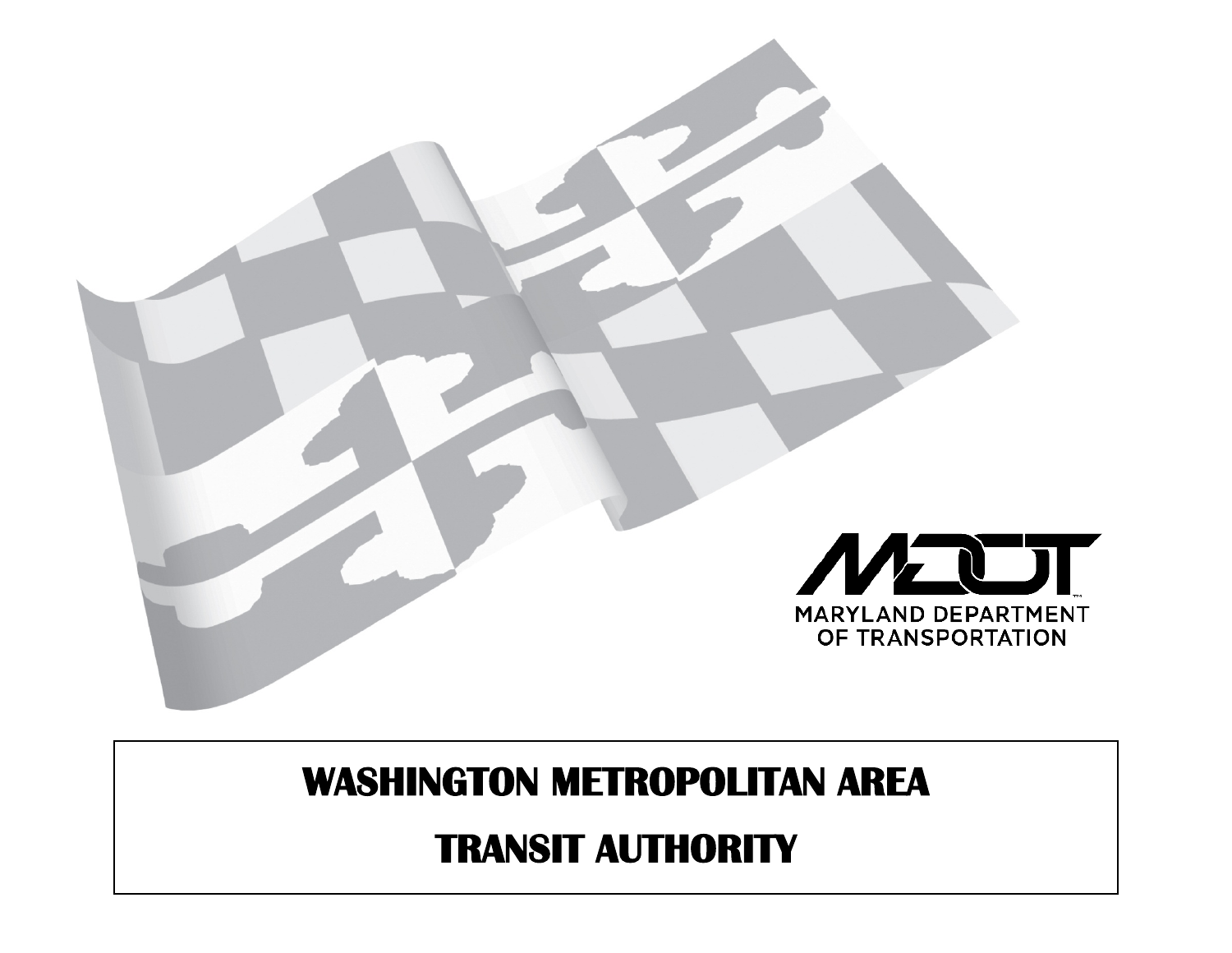### **WASHINGTON METROPOLITAN AREA TRANSIT AUTHORITY CAPITAL PROGRAM SUMMARY (\$ MILLIONS)**

|                                                   | FY 2022        | FY 2023                  | FY 2024                  | FY 2025   | FY 2026        | FY 2027        | SIX - YEAR<br><b>TOTAL</b>   |
|---------------------------------------------------|----------------|--------------------------|--------------------------|-----------|----------------|----------------|------------------------------|
|                                                   |                |                          |                          |           |                |                |                              |
| <b>Major Construction Program</b>                 | 532.3          | 458.8                    | 462.9                    | 465.3     | 470.6          | 475.2          | 2,865.1                      |
| <b>Local Funding</b>                              | 532.3          | 458.8                    | 462.9                    | 465.3     | 470.6          | 475.2          | 2,865.1                      |
| <b>Major Development &amp; Evaluation Program</b> | $\blacksquare$ | $\blacksquare$           | $\blacksquare$           | $\bullet$ | $\bullet$      |                | $\qquad \qquad \blacksquare$ |
| <b>Minor Program</b>                              | ۰              | $\blacksquare$           | $\bullet$                | $\bullet$ | $\blacksquare$ | $\bullet$      | $\bullet$                    |
| <b>Capital Salaries, Wages &amp; Other Costs</b>  | ٠              | $\bullet$                | $\bullet$                | $\bullet$ | $\bullet$      | $\blacksquare$ | $\blacksquare$               |
| <b>TOTAL</b>                                      | 532.3          | 458.8                    | 462.9                    | 465.3     | 470.6          | 475.2          | 2,865.1                      |
| <b>Special Funds</b>                              | 251.0          | 178.7                    | 183.2                    | 187.7     | 192.4          | 197.3          | 1,190.3                      |
| <b>Federal Funds</b>                              | $\overline{a}$ | $\overline{\phantom{0}}$ | $\overline{\phantom{a}}$ |           |                |                | $\overline{\phantom{a}}$     |
| <b>Other Funds</b>                                | 281.2          | 280.1                    | 279.8                    | 277.5     | 278.2          | 277.9          | 1,674.7                      |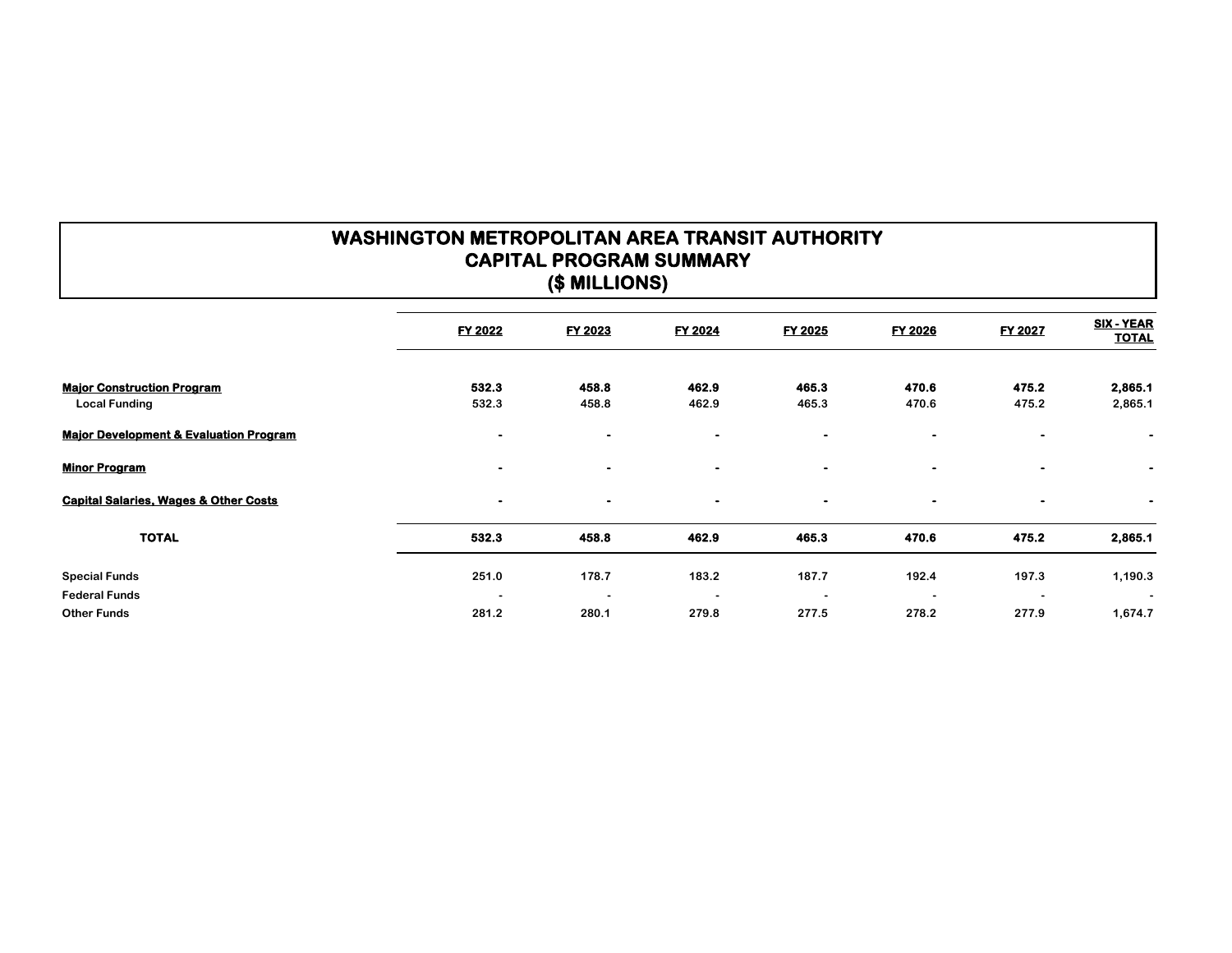#### **WASHINGTON METROPOLITAN AREA TRANSIT AUTHORITY -- Line 1 Primary Construction Program**



#### **PROJECT: WMATA Capital Improvement Program**

**DESCRIPTION: The program provides Maryland's share of the funding for the Washington Metropolitan Area Transit Authority's Capital Improvement Program (CIP). It includes Maryland's share of matching funds to federal formula funds received directly by WMATA as well as Maryland's share of additional state and local funds for WMATA capital projects**

**PURPOSE & NEED SUMMARY STATEMENT: WMATA's FY 2022 - 2027 CIP is focused on safety, infrastructure rehabilitation and replacement and maintaining the Washington region's primary transit system in a state of good repair. WMATA's FY 2022 - 2027 CIP includes investment to replace rail cars, rehabilitation of track and rail structures, replacement vehicles for Metrobus and Metro Access, and implementing recommendations from the National Transportation Safety Board, the Federal Transit Administration and the Tri-State Oversight Committee.**

| SMART GROWTH STATUS:<br><b>Project Not Location Specific</b> | Not Subject to PFA Law            |
|--------------------------------------------------------------|-----------------------------------|
| <b>Project Inside PFA</b>                                    | Grandfathered                     |
| Project Outside PFA-                                         | <b>Exception Will Be Required</b> |
| <b>PFA Status Yet to Be Determined</b>                       | <b>Exception Granted</b>          |

**STATUS: The FY 2022 - 2027 CIP was adopted by the WMATA Board of Directors on April 22, 2021.**

|                 | <b>POTENTIAL FUNDING SOURCE:</b> |                   |                 |                | $\vert x \vert$<br><b>SPECIAL</b> | <b>FEDERAL</b> | <b>OTHER</b><br>XI |                                   |         |             |                 |
|-----------------|----------------------------------|-------------------|-----------------|----------------|-----------------------------------|----------------|--------------------|-----------------------------------|---------|-------------|-----------------|
|                 | <b>TOTAL</b>                     |                   |                 |                |                                   |                |                    |                                   |         |             |                 |
| <b>PHASE</b>    | <b>ESTIMATED</b>                 | <b>EXPENDED</b>   | <b>PREVIOUS</b> | <b>CURRENT</b> | <b>BUDGET</b>                     |                |                    | <b>PLANNING</b>                   |         | <b>SIX</b>  | <b>BALANCE</b>  |
|                 | <b>COST</b>                      | <b>THRU</b>       | <b>YEAR</b>     | <b>YEAR</b>    | <b>YEAR</b>                       |                |                    | <b>FOR PLANNING PURPOSES ONLY</b> |         | <b>YEAR</b> | TO              |
|                 | (\$000)                          | <b>CLOSE YEAR</b> | 2021            | 2022           | 2023                              | 2024           | 2025               | 2026                              | 2027    | TOTAL       | <b>COMPLETE</b> |
| <b>Planning</b> | 0                                | 0                 | 0               | 0              | 0                                 | 0              |                    | 0                                 | 0       |             |                 |
| Engineering     | 0                                | 0                 | 0               | 0              | 0                                 | 0              | o                  | 0                                 | 0       |             |                 |
| Right-of-way    | 0                                | 0                 | 0               | 0              | 0                                 | 0              | 0                  | 0                                 | 0       |             |                 |
| Utility         | 0                                | o                 | 0               | $\Omega$       | $\Omega$                          | $\Omega$       | o                  | 0                                 | 0       |             |                 |
| Construction    | 3,917,722                        | 2,582,701         | 190,470         | 248,426        | 209,580                           | 213.699        | 216,013            | 221.387                           | 225,916 | 1,335,021   |                 |
| <b>Total</b>    | 3,917,722                        | 2,582,701         | 190,470         | 248,426        | 209,580                           | 213,699        | 216,013            | 221,387                           | 225,916 | 1,335,021   |                 |
| Federal-Aid     | 0                                | 0                 | $\Omega$        | $\Omega$       | 0                                 | 0              | $\Omega$           | 0                                 | O       |             | O               |
| <b>Special</b>  | 1,609,931                        | 1,064,654         | 90,600          | 17,200         | 96,496                            | 100,921        | 105,479            | 110,173                           | 115,008 | 545,277     | 0               |
| Other           | 2,307,791                        | 1,518,047         | 99,870          | 231,226        | 113,084                           | 112,778        | 110,534            | 111,214                           | 110,908 | 789,744     |                 |

**BIGNIFICANT CHANGE FROM FY 2021 - 26 CTP:** The total **funding allocation increased by \$316.3M due to the addition of FY 2027 and funds added to the program to more accurately reflect the level of federal funding received directly by WMATA.**

**9006**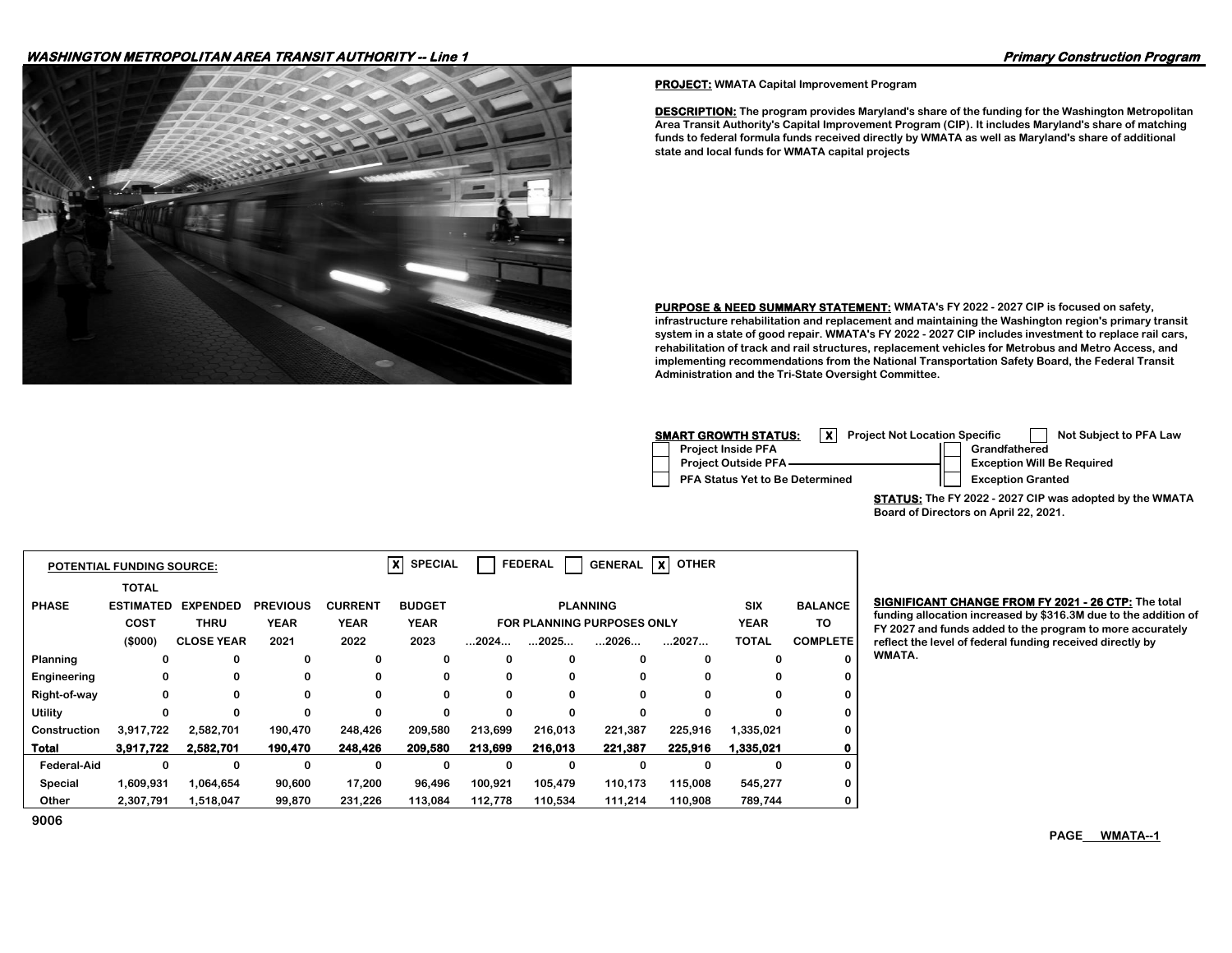#### **WASHINGTON METROPOLITAN AREA TRANSIT AUTHORITY -- Line 2 Primary Construction Program**



**PROJECT: Project Development Program**

**DESCRIPTION: The program funds Maryland's allocated share of the Washington Metropolitan Area Transit Authority's Project Development Program.**

**PURPOSE & NEED SUMMARY STATEMENT: The program funds Maryland's allocated share of the Washington Metropolitan Area Transit Authority's Project Development Program.**

| <b>SMART GROWTH STATUS:</b><br><b>Project Not Location Specific</b> | Not Subject to PFA Law            |
|---------------------------------------------------------------------|-----------------------------------|
| <b>Project Inside PFA</b>                                           | Grandfathered                     |
| <b>Project Outside PFA-</b>                                         | <b>Exception Will Be Required</b> |
| PFA Status Yet to Be Determined                                     | <b>Exception Granted</b>          |
|                                                                     |                                   |

**STATUS: Project Development Program planning studies are ongoing.**

|                | <b>POTENTIAL FUNDING SOURCE:</b> |                   |                 |                | хI<br><b>SPECIAL</b> |                      | <b>FEDERAL</b> | <b>GENERAL</b>                    | <b>OTHER</b> |              |                 |
|----------------|----------------------------------|-------------------|-----------------|----------------|----------------------|----------------------|----------------|-----------------------------------|--------------|--------------|-----------------|
|                | <b>TOTAL</b>                     |                   |                 |                |                      |                      |                |                                   |              |              |                 |
| <b>PHASE</b>   | <b>ESTIMATED</b>                 | <b>EXPENDED</b>   | <b>PREVIOUS</b> | <b>CURRENT</b> | <b>BUDGET</b>        |                      |                | <b>PLANNING</b>                   |              | <b>SIX</b>   | <b>BALANCE</b>  |
|                | <b>COST</b>                      | <b>THRU</b>       | <b>YEAR</b>     | <b>YEAR</b>    | <b>YEAR</b>          |                      |                | <b>FOR PLANNING PURPOSES ONLY</b> |              | <b>YEAR</b>  | TO              |
|                | (\$000)                          | <b>CLOSE YEAR</b> | 2021            | 2022           | 2023                 | $\dots$ 2024 $\dots$ | 2025           | 2026                              | 2027         | <b>TOTAL</b> | <b>COMPLETE</b> |
| Planning       | 0                                | 0                 | 0               | 0              | 0                    | 0                    | 0              | 0                                 | 0            | 0            |                 |
| Engineering    | 0                                | 0                 | 0               | 0              | 0                    | 0                    | $\Omega$       | 0                                 |              | $\Omega$     |                 |
| Right-of-way   | 0                                | 0                 | $\Omega$        | 0              | 0                    | 0                    | 0              | 0                                 | 0            | 0            |                 |
| <b>Utility</b> | 0                                | 0                 | 0               | 0              | 0                    | 0                    | 0              | 0                                 | 0            | 0            |                 |
| Construction   | 26,760                           | 20,760            | 1,000           | 1,000          | 1,000                | 1,000                | 1,000          | 1,000                             | 1,000        | 6,000        |                 |
| <b>Total</b>   | 26,760                           | 20,760            | 1,000           | 1,000          | 1,000                | 1,000                | 1,000          | 1,000                             | 1,000        | 6,000        |                 |
| Federal-Aid    | 0                                | 0                 | 0               | 0              | 0                    | 0                    | $\bf{0}$       | 0                                 | 0            | 0            |                 |
| Special        | 26,760                           | 20,760            | 1.000           | 1.000          | 1,000                | 1.000                | 1.000          | 1.000                             | 1.000        | 6.000        |                 |
| Other          | 0                                | 0                 | 0               | 0              | 0                    | 0                    | 0              | 0                                 | 0            | 0            |                 |

**BIGNIFICANT CHANGE FROM FY 2021 - 26 CTP: Project** 

**funding allocation increased \$1.0M due to the addition of funding for FY 2027.**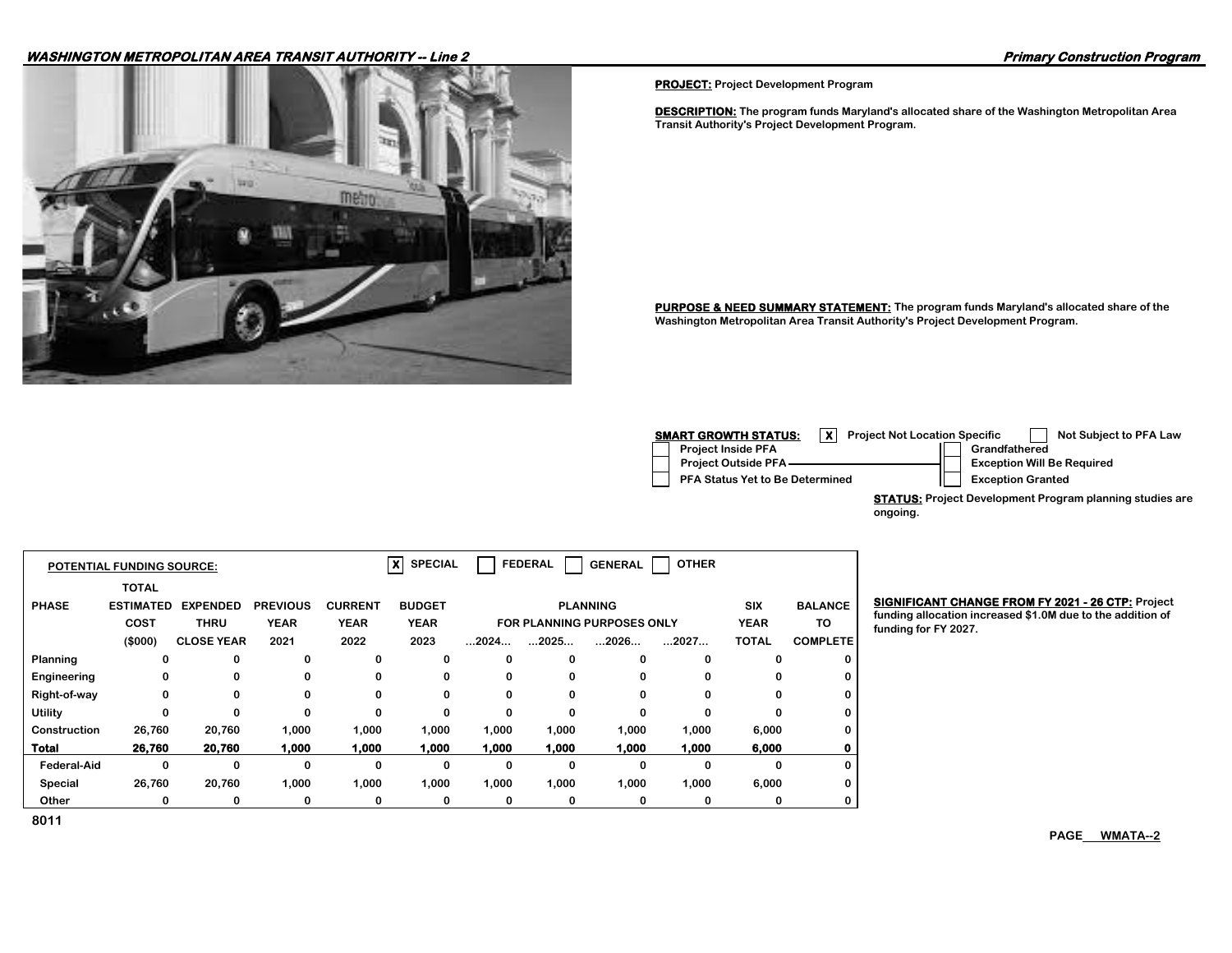#### **WASHINGTON METROPOLITAN AREA TRANSIT AUTHORITY -- Line 3 Primary Construction Program**



**PROJECT: Matching Funding for "Passenger Rail Investment Act of 2008" - P.L.110-432**

**DESCRIPTION: The Passenger Rail Investment and Improvement Act of 2008 authorizes new federal funds to be appropriated over a ten year period for capital and preventative maintenance projects of the Washington Metropolitan Area Transit Authority. The federal legislation also requires matching funds from Maryland, Virginia and The District of Columbia. This program provides Maryland's share of the match to federal funds.**

**PURPOSE & NEED SUMMARY STATEMENT:** Funding is used for capital improvements to improve **safety and state of good repair of the rail system, including replacement of all 1000 series railcars and other investments called for in recommendations made by the Federal Transit Administration (FTA) and National Transportation Safety Board (NTSB).**

| <b>SMART GROWTH STATUS:</b><br><b>Project Not Location Specific</b> | Not Subject to PFA Law            |
|---------------------------------------------------------------------|-----------------------------------|
| <b>Project Inside PFA</b>                                           | Grandfathered                     |
| <b>Project Outside PFA-</b>                                         | <b>Exception Will Be Required</b> |
| PFA Status Yet to Be Determined                                     | <b>Exception Granted</b>          |

**STATUS: The Federal Tranist Administration (FTA) dedicated funding allocation for WMATA in FY 2021 is \$150.0M. Maryland will provide \$50.0M due to the addition of funding for FY 2027.**

|              | <b>POTENTIAL FUNDING SOURCE:</b> |                   |                 |                | x<br><b>SPECIAL</b> |          | <b>FEDERAL</b> | <b>GENERAL</b>                    | $\boldsymbol{\mathsf{x}}$<br><b>OTHER</b> |              |                 |
|--------------|----------------------------------|-------------------|-----------------|----------------|---------------------|----------|----------------|-----------------------------------|-------------------------------------------|--------------|-----------------|
|              | <b>TOTAL</b>                     |                   |                 |                |                     |          |                |                                   |                                           |              |                 |
| <b>PHASE</b> | <b>ESTIMATED</b>                 | <b>EXPENDED</b>   | <b>PREVIOUS</b> | <b>CURRENT</b> | <b>BUDGET</b>       |          |                | <b>PLANNING</b>                   |                                           | <b>SIX</b>   | <b>BALANCE</b>  |
|              | COST                             | <b>THRU</b>       | <b>YEAR</b>     | <b>YEAR</b>    | <b>YEAR</b>         |          |                | <b>FOR PLANNING PURPOSES ONLY</b> |                                           | <b>YEAR</b>  | TO              |
|              | (\$000)                          | <b>CLOSE YEAR</b> | 2021            | 2022           | 2023                | 2024     | 2025           | 2026                              | 2027                                      | <b>TOTAL</b> | <b>COMPLETE</b> |
| Planning     | 0                                | 0                 | 0               | 0              | 0                   | 0        |                | 0                                 | 0                                         | ŋ            |                 |
| Engineering  | 0                                | $\Omega$          | $\Omega$        | $\Omega$       | 0                   | 0        |                | 0                                 | <sup>0</sup>                              | ŋ            |                 |
| Right-of-way | 0                                | $\Omega$          | $\Omega$        | $\Omega$       | 0                   | $\Omega$ |                | $\Omega$                          | 0                                         | 0            |                 |
| Utility      | 0                                |                   | 0               | 0              | 0                   | 0        |                | 0                                 | U                                         |              |                 |
| Construction | 850,000                          | 550,000           | 50,000          | 50,000         | 50,000              | 50,000   | 50,000         | 50,000                            | 50,000                                    | 300,000      |                 |
| Total        | 850,000                          | 550,000           | 50,000          | 50,000         | 50,000              | 50,000   | 50,000         | 50,000                            | 50,000                                    | 300,000      |                 |
| Federal-Aid  | 0                                | $\Omega$          | 0               | 0              | $\Omega$            | $\bf{0}$ |                | $\Omega$                          | 0                                         | 0            |                 |
| Special      | 800,000                          | 550,000           | 50,000          | 0              | 50,000              | 50,000   | 50,000         | 50,000                            | 50,000                                    | 250,000      |                 |
| Other        | 50,000                           | 0                 | 0               | 50,000         | 0                   | 0        | 0              | 0                                 | 0                                         | 50,000       |                 |

**BIGNIFICANT CHANGE FROM FY 2021 - 26 CTP:** The project **funding allocation increased \$50.0M due to the addition of funding in FY 2027.** 

**PAGE WMATA--3**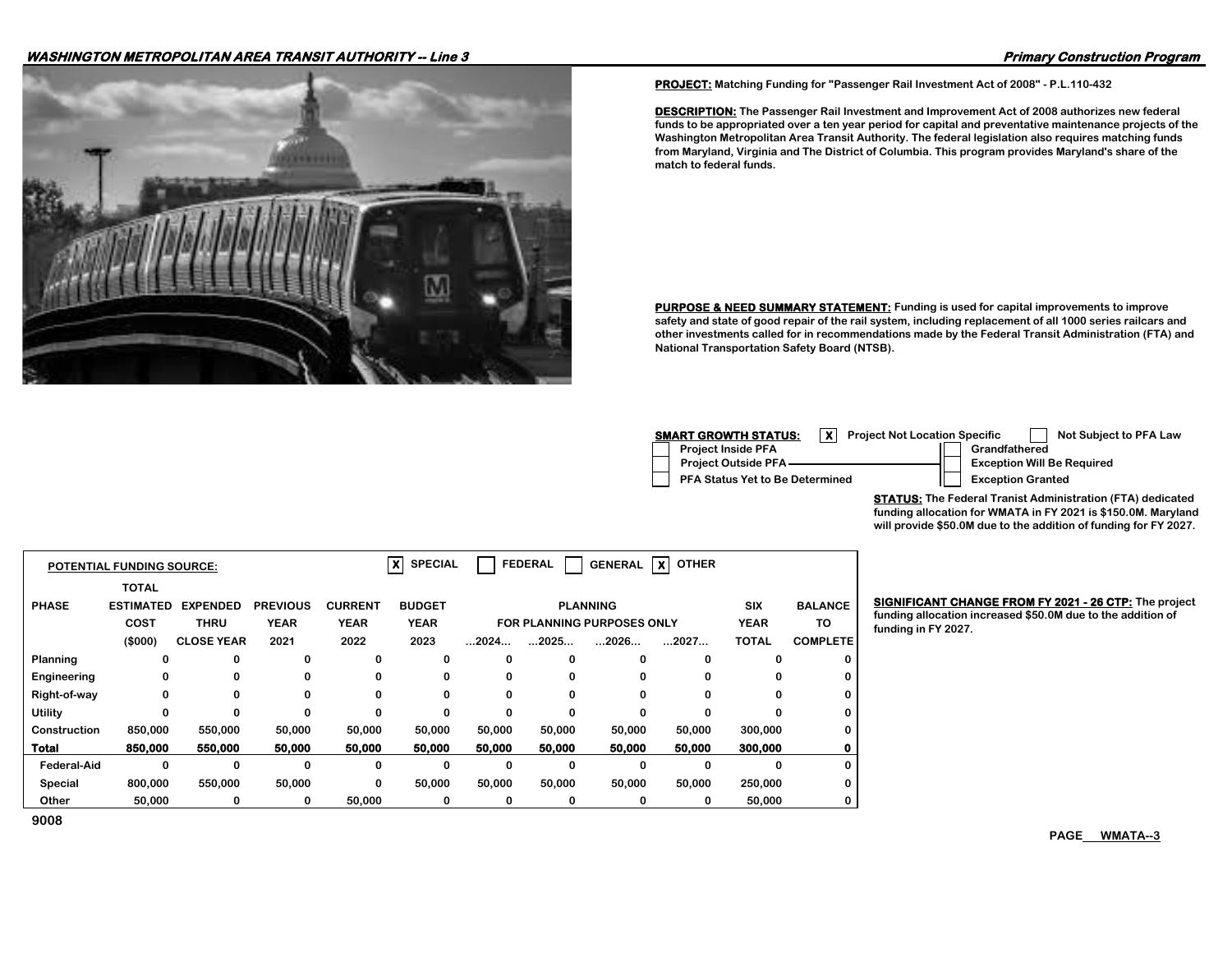#### **WASHINGTON METROPOLITAN AREA TRANSIT AUTHORITY -- Line 4 Primary Construction Program**



#### **PROJECT: WMATA Debt Service**

**DESCRIPTION: WMATA debt service represents the amount of bond debt taken on by the Authority after agreement by the state to cover the costs of debt repayment and associated fees. WMATA refinanced their debt, this debt was approved for funding Maryland's share of WMATA's Capital Improvement Program (CIP).**

**PURPOSE & NEED SUMMARY STATEMENT: These series of debt authorizations fund the purchase of long-term bonds issued by WMATA to fund its CIP.**

| <b>SMART GROWTH STATUS:</b><br><b>Project Not Location Specific</b> | Not Subject to PFA Law            |
|---------------------------------------------------------------------|-----------------------------------|
| <b>Project Inside PFA</b>                                           | Grandfathered                     |
| Project Outside PFA-                                                | <b>Exception Will Be Required</b> |
| PFA Status Yet to Be Determined                                     | <b>Exception Granted</b>          |

**STATUS: Maryland's share of WMATA debt payment with programmed funding beginning in FY 2020 and continuing through FY2022 - FY2027. Effective FY2022 debt service has been consolidated into one project.**

|                    | <b>POTENTIAL FUNDING SOURCE:</b> |                   |                 |                | $\boldsymbol{x}$<br><b>SPECIAL</b> |                      | <b>FEDERAL</b> | <b>GENERAL</b>                    | <b>OTHER</b> |              |                 |
|--------------------|----------------------------------|-------------------|-----------------|----------------|------------------------------------|----------------------|----------------|-----------------------------------|--------------|--------------|-----------------|
|                    | <b>TOTAL</b>                     |                   |                 |                |                                    |                      |                |                                   |              |              |                 |
| <b>PHASE</b>       | <b>ESTIMATED</b>                 | <b>EXPENDED</b>   | <b>PREVIOUS</b> | <b>CURRENT</b> | <b>BUDGET</b>                      |                      |                | <b>PLANNING</b>                   |              | <b>SIX</b>   | <b>BALANCE</b>  |
|                    | <b>COST</b>                      | <b>THRU</b>       | <b>YEAR</b>     | <b>YEAR</b>    | <b>YEAR</b>                        |                      |                | <b>FOR PLANNING PURPOSES ONLY</b> |              | <b>YEAR</b>  | TO              |
|                    | (\$000)                          | <b>CLOSE YEAR</b> | 2021            | 2022           | 2023                               | $\dots$ 2024 $\dots$ | 2025           | 2026                              | 2027         | <b>TOTAL</b> | <b>COMPLETE</b> |
| Planning           | 0                                | 0                 | 0               | 0              | 0                                  |                      | 0              |                                   | ŋ            | 0            |                 |
| Engineering        | 0                                | 0                 | 0               | $\Omega$       | 0                                  |                      | 0              | 0                                 | ŋ            | 0            | 0               |
| Right-of-way       | 0                                | 0                 | 0               | 0              | 0                                  |                      | 0              | 0                                 | 0            | 0            |                 |
| Utility            | 0                                | 0                 | $\Omega$        | $\Omega$       | U                                  |                      | $\Omega$       | 0                                 | 0            | 0            |                 |
| Construction       | 353,903                          | 166,447           | 31,214          | 31,219         | 31,229                             | 31,236               | 31,246         | 31,257                            | 31,269       | 187,456      |                 |
| <b>Total</b>       | 353,903                          | 166,447           | 31,214          | 31,219         | 31,229                             | 31,236               | 31,246         | 31,257                            | 31,269       | 187,456      |                 |
| <b>Federal-Aid</b> | 0                                | 0                 | 0               | $\Omega$       | n                                  |                      | 0              | ŋ                                 | ŋ            | $\Omega$     | $\Omega$        |
| Special            | 353,903                          | 166,447           | 31,214          | 31,219         | 31,229                             | 31,236               | 31,246         | 31,257                            | 31,269       | 187,456      | 0               |
| Other              | 0                                | 0                 | 0               | 0              | 0                                  | 0                    | 0              | 0                                 | 0            | 0            |                 |

#### **BIGNIFICANT CHANGE FROM FY 2021 - 26 CTP: WMATA**

**refinanced their debt, this debt was approved for funding Maryland's share of WMATA's Capital Improvement Program (CIP). Due to the refinancing the debt has been consolidated into one project. The total debt funding allocation increased by \$31.3 due to the addition of FY2027 funding.**

**PAGE WMATA--4**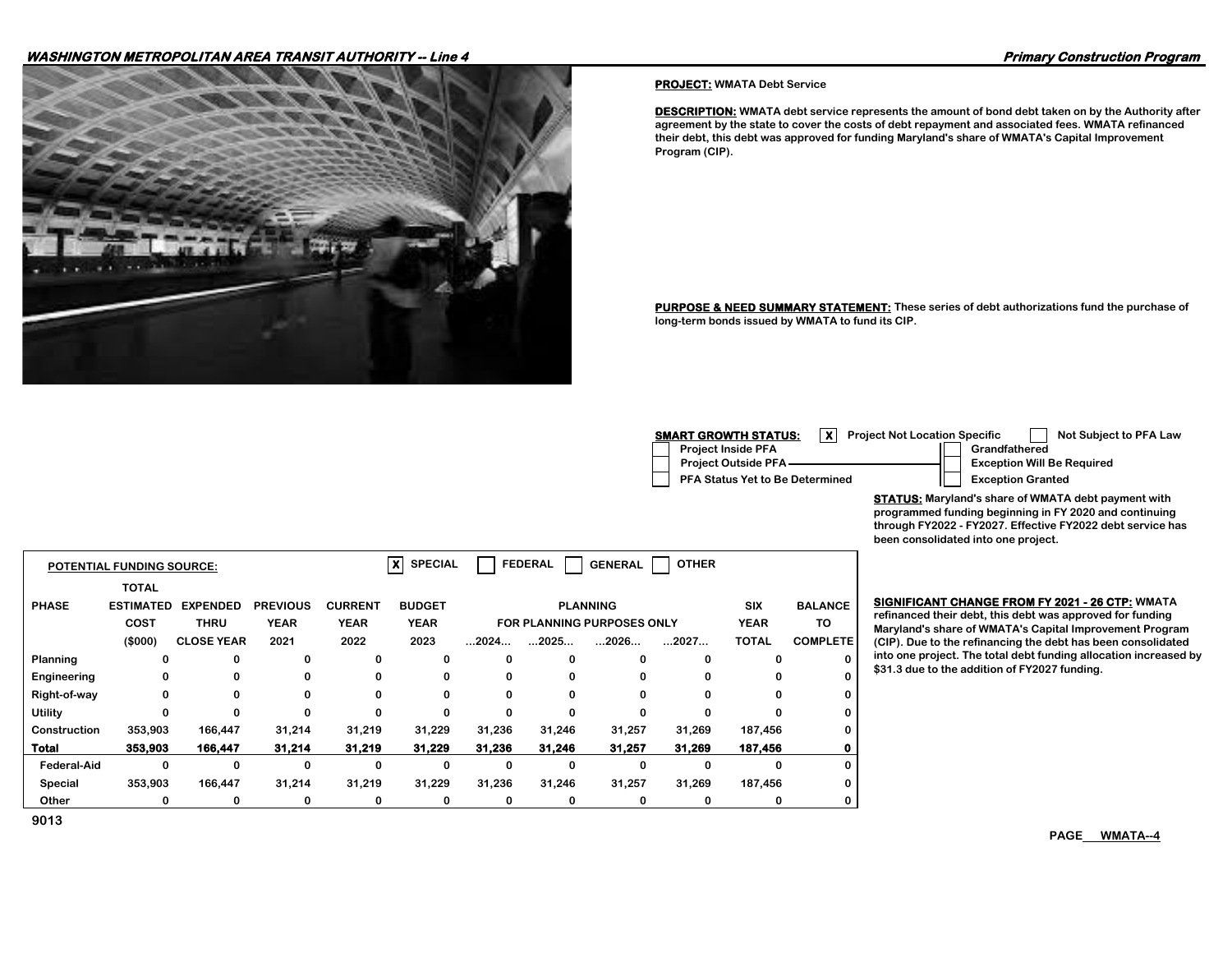#### **WASHINGTON METROPOLITAN AREA TRANSIT AUTHORITY -- Line 5 Primary Construction Program**



**PROJECT: Governor's Capital Dedicated Funding**

**DESCRIPTION: In accordance with House Bill 372 and Senate Bill 277, passed during the 2018 legislative session of the Maryland General Assembly, \$167 million will be appropriated to WMATA annually as Maryland's portion of the dedicated fund towards it's capital improvement program. This funding shall be in effect in so long as the District of Columbia and the Commonwealth of Virginia provide their share of the \$500 million dedicated capital fund.**

**PURPOSE & NEED SUMMARY STATEMENT:** The funding is mandated by state legislation. Maryland will **provide \$167M annually to WMATA's Capital Improvement Program beginning in FY 2020.**

| <b>SMART GROWTH STATUS:</b><br><b>Project Not Location Specific</b> | Not Subject to PFA Law            |
|---------------------------------------------------------------------|-----------------------------------|
| <b>Project Inside PFA</b>                                           | Grandfathered                     |
| Project Outside PFA                                                 | <b>Exception Will Be Required</b> |
| <b>PFA Status Yet to Be Determined</b>                              | <b>Exception Granted</b>          |

**STATUS: Maryland's share of the \$500.0M annual dedicated funding to WMATA's CIP is \$167.0M.**

|                    | <b>POTENTIAL FUNDING SOURCE:</b> |                   |                 |                | ×<br><b>SPECIAL</b> |         | <b>FEDERAL</b> | <b>GENERAL</b>                    | <b>OTHER</b><br>$\boldsymbol{x}$ |              |                 |
|--------------------|----------------------------------|-------------------|-----------------|----------------|---------------------|---------|----------------|-----------------------------------|----------------------------------|--------------|-----------------|
|                    | <b>TOTAL</b>                     |                   |                 |                |                     |         |                |                                   |                                  |              |                 |
| <b>PHASE</b>       | <b>ESTIMATED</b>                 | <b>EXPENDED</b>   | <b>PREVIOUS</b> | <b>CURRENT</b> | <b>BUDGET</b>       |         |                | <b>PLANNING</b>                   |                                  | <b>SIX</b>   | <b>BALANCE</b>  |
|                    | COST                             | <b>THRU</b>       | <b>YEAR</b>     | <b>YEAR</b>    | <b>YEAR</b>         |         |                | <b>FOR PLANNING PURPOSES ONLY</b> |                                  | <b>YEAR</b>  | то              |
|                    | (\$000)                          | <b>CLOSE YEAR</b> | 2021            | 2022           | 2023                | 2024    | 2025           | 2026                              | 2027                             | <b>TOTAL</b> | <b>COMPLETE</b> |
| Planning           | 0                                | 0                 | 0               | 0              | 0                   | 0       | 0              | 0                                 | $\Omega$                         |              |                 |
| Engineering        | 0                                | 0                 | 0               | 0              | 0                   | 0       | 0              | 0                                 | 0                                | 0            |                 |
| Right-of-way       | 0                                | 0                 | $\Omega$        | $\Omega$       | 0                   | 0       | $\Omega$       | 0                                 | 0                                | 0            |                 |
| <b>Utility</b>     |                                  | 0                 | 0               | 0              | 0                   | 0       | 0              |                                   | 0                                |              |                 |
| Construction       | 1,336,000                        | 334,000           | 167,000         | 167,000        | 167,000             | 167,000 | 167,000        | 167,000                           | 167,000                          | 1,002,000    |                 |
| <b>Total</b>       | 1,336,000                        | 334,000           | 167,000         | 167,000        | 167,000             | 167,000 | 167,000        | 167,000                           | 167,000                          | 1,002,000    |                 |
| <b>Federal-Aid</b> | 0                                | 0                 | 0               | 0              | 0                   | 0       | 0              |                                   | 0                                | 0            |                 |
| Special            | 329,000                          | 162,000           | 70.000          | 167.000        | 0                   | 0       | 0              | 0                                 | 0                                | 167,000      |                 |
| Other              | 1,007,000                        | 172,000           | 97,000          | 0              | 167,000             | 167,000 | 167,000        | 167,000                           | 167,000                          | 835,000      |                 |

**BIGNIFICANT CHANGE FROM FY 2021 - 26 CTP:** The project **funding allocation increased \$167.0M due to the addition of funding in FY 2027.**